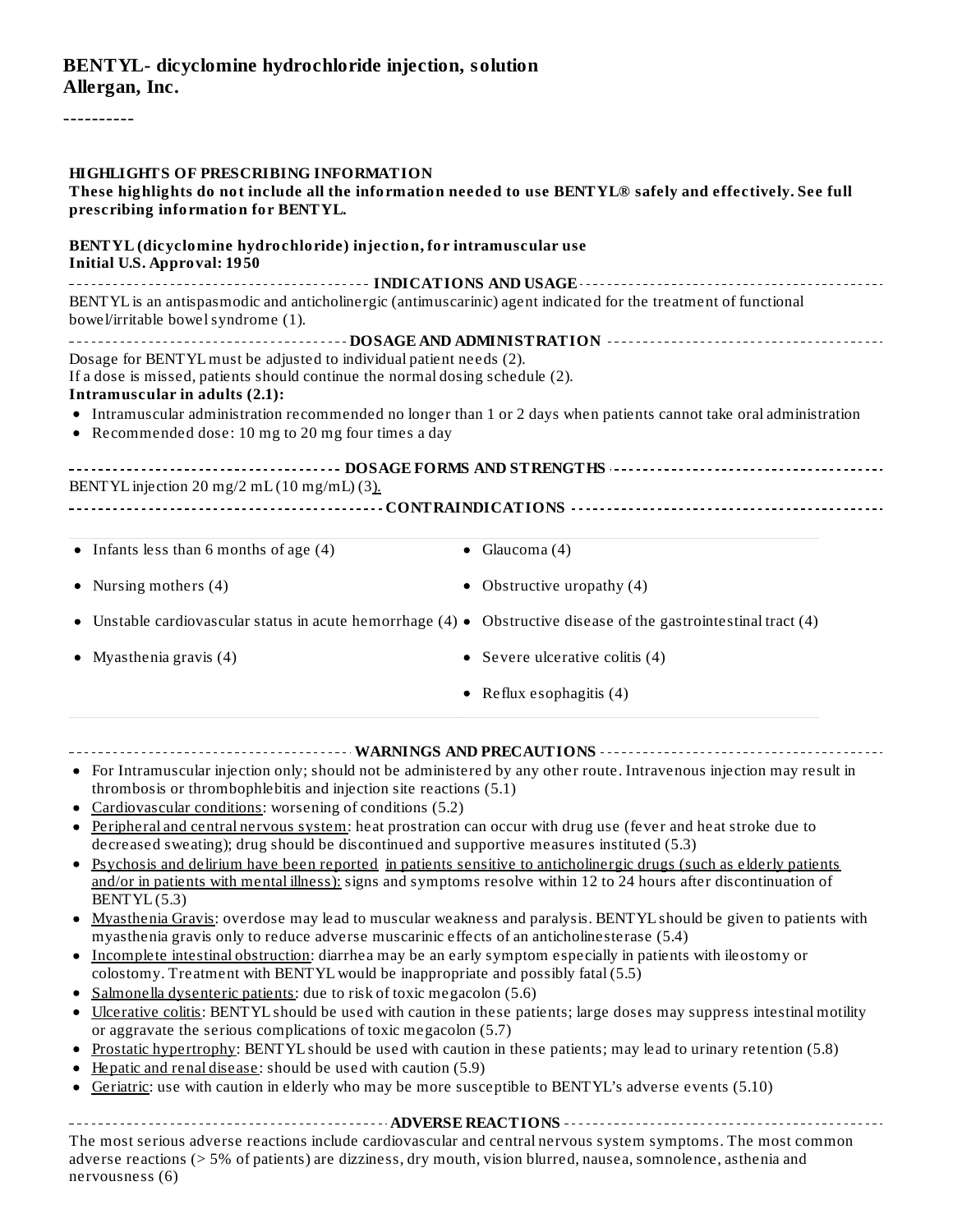#### **To report SUSPECTED ADVERSE REACTIONS, contact Allergan at 1-800-678-1605 or FDA at 1-800-FDA-1088 or www.fda.gov/medwatch.com**

- **DRUG INTERACTIONS**
- Antiglaucoma agents: anticholinergics antagonize antiglaucoma agents and may increase intraoccular pressure (7)
- Anticholinergic agents: may affect the gastrointestinal absorption of various drugs; may also increase certain actions or  $\bullet$ side effects of other anticholinergic drugs (7)
- Antacids: interfere with the absorption of anticholinergic agents (7)
- **USE IN SPECIFIC POPULATIONS**
- Pregnancy: use only if clearly needed  $(8.1)$
- Pediatric Use: safety and effectiveness not established (8.4)
- Hepatic and renal impairment: caution must be taken with patients with significantly impaired hepatic and renal function  $\bullet$ (8.6)

#### **See 17 for PATIENT COUNSELING INFORMATION.**

**Revised: 1/2019**

#### **FULL PRESCRIBING INFORMATION: CONTENTS\***

- **1 INDICATIONS AND USAGE**
- **2 DOSAGE AND ADMINISTRATION**
	- **2.1 Intramus cular Dosage and Administration in Adults**
- **2.2 Preparation for Intramus cular Administration**
- **3 DOSAGE FORMS AND STRENGTHS**
- **4 CONTRAINDICATIONS**
- **5 WARNINGS AND PRECAUTIONS**
	- **5.1 Inadvertent Intravenous Administration**
	- **5.2 Cardiovas cular Conditions**
	- **5.3 Peripheral and Central Nervous System**
	- **5.4 Myasthenia Gravis**
	- **5.5 Intestinal Obstruction**
	- **5.6 Toxic Dilatation of Intestinemegacolon**
	- **5.7 Ulcerative Colitis**
	- **5.8 Prostatic Hypertrophy**
	- **5.9 Hepatic and Renal Dis eas e**
	- **5.10 Geriatric Population**
- **6 ADVERSE REACTIONS**
	- **6.1 Clinical Trials Experience**
	- **6.2 Postmarketing Experience**
	- **6.3 Advers e Reactions Reported with Similar Drugs with Anticholinergic/Antispasmodic Action**
- **7 DRUG INTERACTIONS**
	- **7.1 Antiglaucoma Agents**
	- **7.2 Other Drugs with Anticholinergic Activity**
	- **7.3 Other Gastrointestinal Motility Drugs**
	- **7.4 Effect of Antacids**
	- **7.5 Effect on Absorption of Other Drugs**
	- **7.6 Effect on Gastric Acid Secretion**
- **8 USE IN SPECIFIC POPULATIONS**
	- **8.1 Pregnancy**
	- **8.3 Nursing Mothers**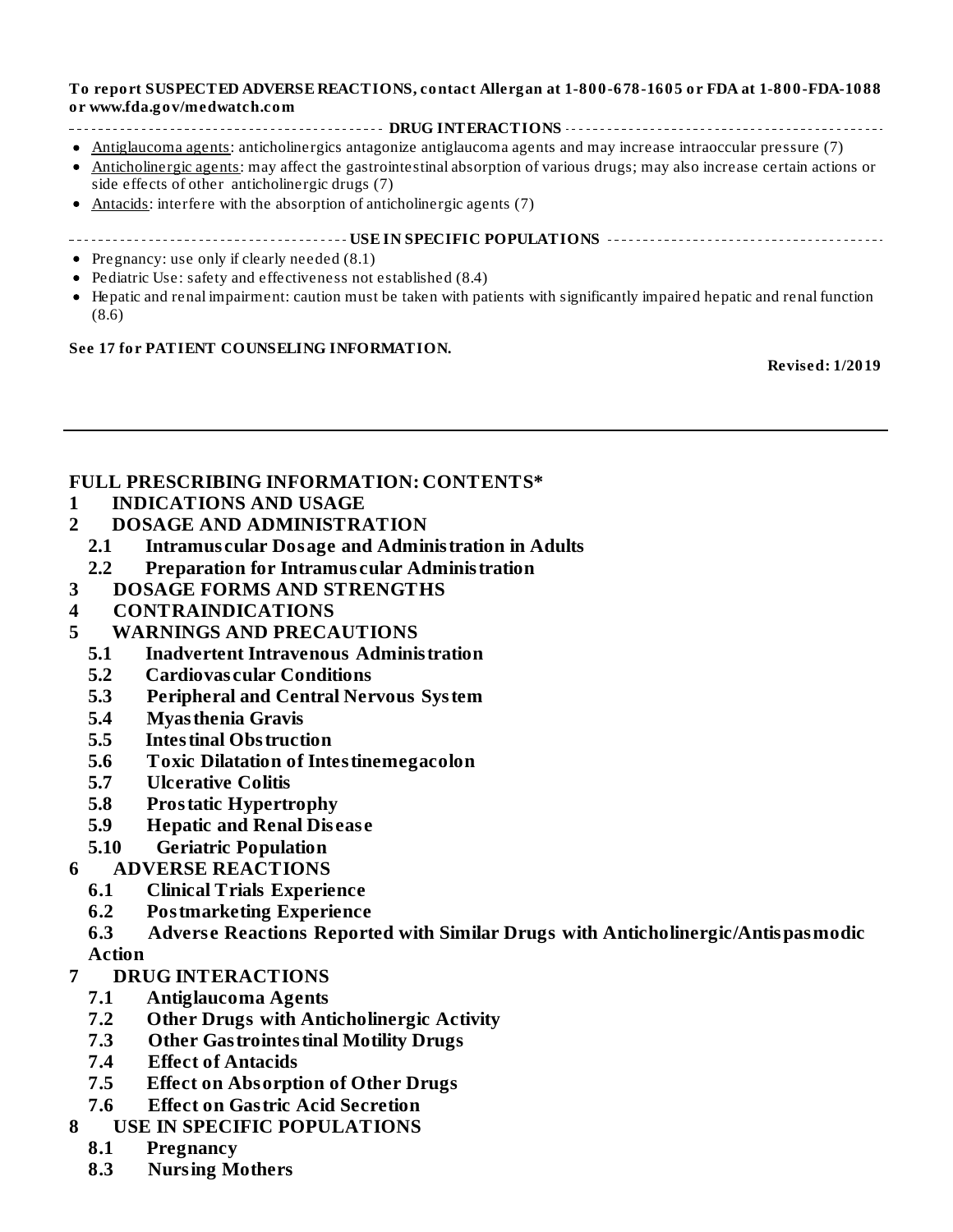- **8.4 Pediatric Us e**
- **8.5 Geriatric Us e**
- **8.6 Renal Impairment**
- **8.7 Hepatic Impairment**
- **10 OVERDOSAGE**
- **11 DESCRIPTION**
- **12 CLINICAL PHARMACOLOGY**
	- **12.1 Mechanism of Action**
	- **12.2 Pharmacodynamics**
	- **12.3 Pharmacokinetics**
- **13 NONCLINICAL TOXICOLOGY**
	- **13.1 Carcinogenesis, Mutagenesis, Impairment of Fertility**
- **14 CLINICAL STUDIES**
- **16 HOW SUPPLIED/STORAGE AND HANDLING**
- **17 PATIENT COUNSELING INFORMATION**
	- **17.1 Inadvertent Intravenous Administration**
	- **17.2 Us e in Infants**
	- **17.3 Us e in Nursing Mothers**
	- **17.4 Peripheral and Central Nervous System**

\* Sections or subsections omitted from the full prescribing information are not listed.

## **FULL PRESCRIBING INFORMATION**

## **1 INDICATIONS AND USAGE**

BENTYL $^{\circledR}$  (dicyclomine hydrochloride) is indicated for the treatment of patients with functional bowel/irritable bowel syndrome.

## **2 DOSAGE AND ADMINISTRATION**

Dosage must be adjusted to individual patient needs.

#### **2.1 Intramus cular Dosage and Administration in Adults**

BENTYL Intramuscular Injection must be administered via intramuscular route only. Do not administer by any other route.

The recommended intramuscular dose is 10 mg to 20 mg four times a day *[see Clinical Pharmacology (12)].*

The intramuscular injection is to be used only for 1 or 2 days when the patient cannot take oral medication.

Intramuscular injection is about twice as bioavailable as oral dosage forms.

## **2.2 Preparation for Intramus cular Administration**

Parenteral drug products should be inspected visually for particulate matter and discoloration prior to administration, whenever solution and container permit.

Aspirate the syringe before injecting to avoid intravascular injection, since thrombosis may occur if the drug is inadvertently injected intravascularly.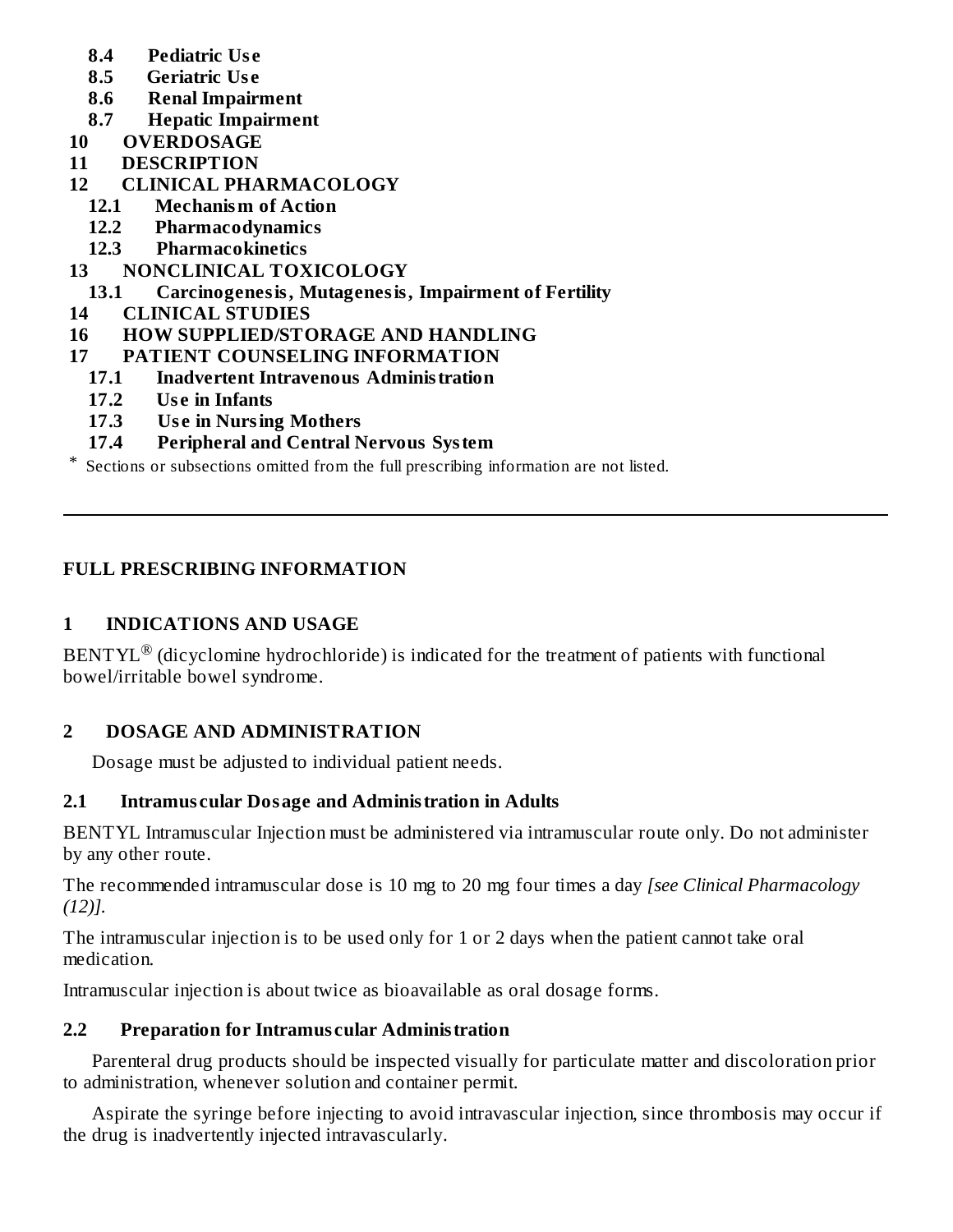## **3 DOSAGE FORMS AND STRENGTHS**

BENTYL injection 20 mg/2 mL (10 mg/mL)

## **4 CONTRAINDICATIONS**

BENTYL is contraindicated in infants less than 6 months of age *[see Use in Specific Populations (8.4)]*, nursing mothers *[see Use in Specific Populations (8.3)]*, and in patients with:

- unstable cardiovascular status in acute hemorrhage
- myasthenia gravis *[see Warnings and Precautions (5.4)]*
- glaucoma *[see Adverse Reactions (6.3) and Drug Interactions (7.1)]*
- obstructive uropathy *[see Warnings and Precautions (5.8)]*
- obstructive disease of the gastrointestinal tract *[see Warnings and Precautions (5.5)]*
- severe ulcerative colitis *[see Warnings and Precautions (5.7)]*
- reflux esophagitis

## **5 WARNINGS AND PRECAUTIONS**

#### **5.1 Inadvertent Intravenous Administration**

BENTYL solution is for intramuscular administration only. Do not administer by any other route. Inadvertent intravenous administration may result in thrombosis, thrombophlebitis, and injection site reactions such as pain, edema, skin color change, and reflex sympathetic dystrophy syndrome *[see Adverse Reactions (6.2)]*.

#### **5.2 Cardiovas cular Conditions**

Dicyclomine hydrochloride needs to be used with caution in conditions characterized by tachyarrhythmia such as thyrotoxicosis, congestive heart failure and in cardiac surgery, where they may further accelerate the heart rate. Investigate any tachycardia before administration of dicyclomine hydrochloride. Care is required in patients with coronary heart disease, as ischemia and infarction may be worsened, and in patients with hypertension *[see Adverse Reactions (6.3)]*.

#### **5.3 Peripheral and Central Nervous System**

The peripheral effects of dicyclomine hydrochloride are a consequence of their inhibitory effect on muscarinic receptors of the autonomic nervous system. They include dryness of the mouth with difficulty in swallowing and talking, thirst, reduced bronchial secretions, dilatation of the pupils (mydriasis) with loss of accommodation (cycloplegia) and photophobia, flushing and dryness of the skin, transient bradycardia followed by tachycardia, with palpitations and arrhythmias, and difficulty in micturition, as well as reduction in the tone and motility of the gastrointestinal tract leading to constipation *[see Adverse Reactions (6)]*.

In the presence of high environmental temperature heat prostration can occur with drug use (fever and heat stroke due to decreased sweating). It should also be used cautiously in patients with fever. If symptoms occur, the drug should be discontinued and supportive measures instituted. Because of the inhibitory effect on muscarinic receptors within the autonomic nervous system, caution should be taken in patients with autonomic neuropathy.

Central nervous system (CNS) signs and symptoms include confusional state, disorientation, amnesia, hallucinations, dysarthria, ataxia, coma, euphoria, fatigue, insomnia, agitation and mannerisms, and inappropriate affect.

Psychosis and delirium have been reported in sensitive individuals (such as elderly patients and/or in patients with mental illness) given anticholinergic drugs. These CNS signs and symptoms usually resolve within 12 to 24 hours after discontinuation of the drug.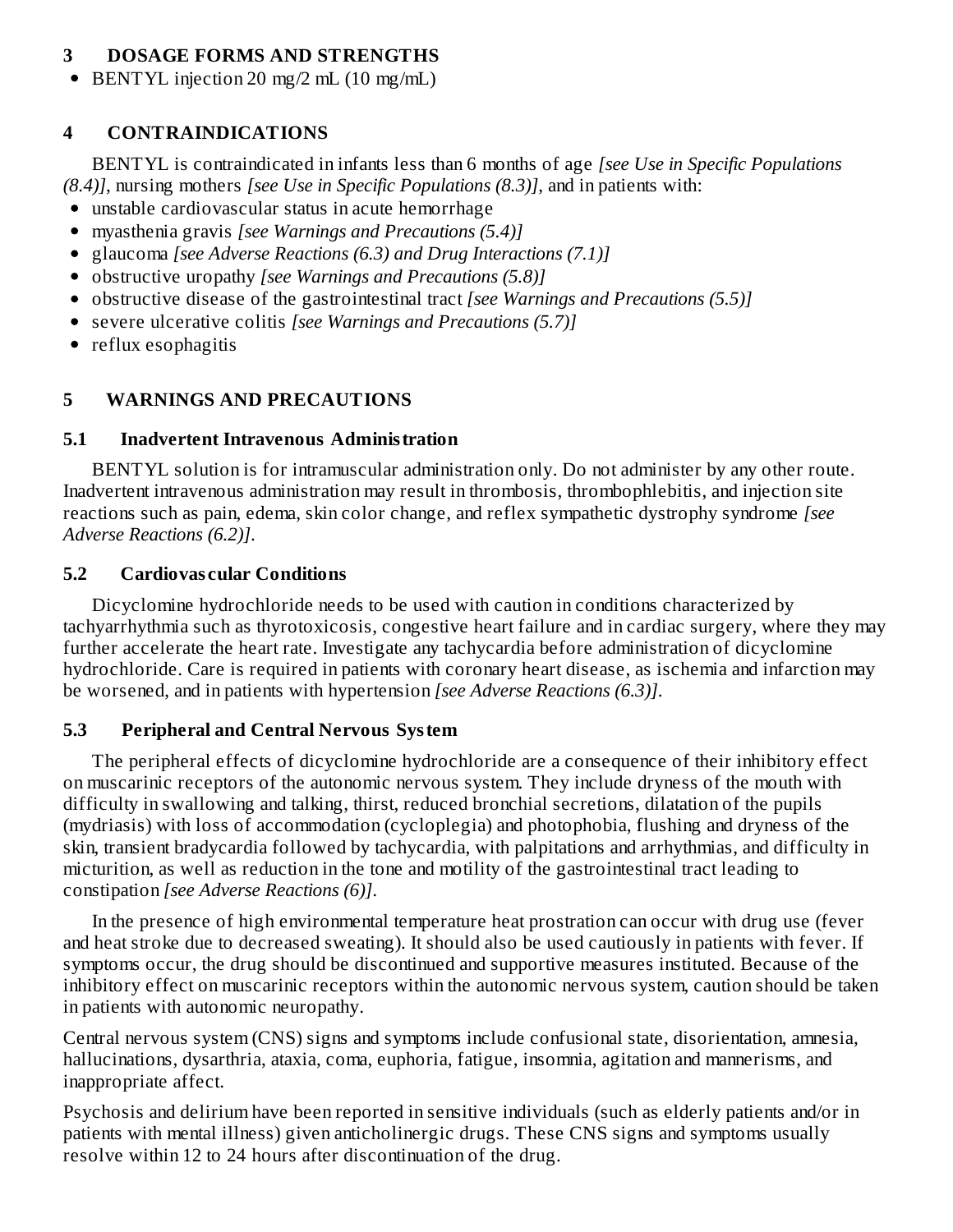BENTYL may produce drowsiness, dizziness or blurred vision. The patient should be warned not to engage in activities requiring mental alertness, such as operating a motor vehicle or other machinery or performing hazardous work while taking BENTYL.

#### **5.4 Myasthenia Gravis**

With overdosage, a curare-like action may occur (i.e., neuromuscular blockade leading to muscular weakness and possible paralysis). It should not be given to patients with myasthenia gravis except to reduce adverse muscarinic effects of an anticholinesterase *[see Contraindications (4)].*

#### **5.5 Intestinal Obstruction**

Diarrhea may be an early symptom of incomplete intestinal obstruction, especially in patients with ileostomy or colostomy. In this instance, treatment with this drug would be inappropriate and possibly harmful *[see Contraindications (4)].*

Rarely development of Ogilvie's syndrome (colonic pseudo-obstruction) has been reported. Ogilvie's syndrome is a clinical disorder with signs, symptoms, and radiographic appearance of an acute large bowel obstruction but with no evidence of distal colonic obstruction.

#### **5.6 Toxic Dilatation of Intestinemegacolon**

Toxic dilatation of intestine and intestinal perforation is possible when anticholinergic agents are administered in patients with Salmonella dysentery.

#### **5.7 Ulcerative Colitis**

Caution should be taken in patients with ulcerative colitis. Large doses may suppress intestinal motility to the point of producing a paralytic ileus and the use of this drug may precipitate or aggravate the serious complication of toxic megacolon *[see Adverse Reactions (6.3)]*. BENTYL is contraindicated in patients with severe ulcerative colitis *[see Contraindications (4)].*

#### **5.8 Prostatic Hypertrophy**

BENTYL should be used with caution in patients with known or suspected prostatic enlargement, in whom prostatic enlargement may lead to urinary retention *[see Adverse Reactions (6.3)]*.

#### **5.9 Hepatic and Renal Dis eas e**

BENTYL should be used with caution in patients with known hepatic and renal impairment.

#### **5.10 Geriatric Population**

Dicyclomine hydrochloride should be used with caution in elderly who may be more susceptible to its adverse effects.

## **6 ADVERSE REACTIONS**

The pattern of adverse effects seen with dicylomine is mostly related to its pharmacological actions at muscarinic receptors *[see Clinical Pharmacology (12)]*. They are a consequence of the inhibitory effect on muscarinic receptors within the autonomic nervous system. These effects are dose-related and are usually reversible when treatment is discontinued.

The most serious adverse reactions reported with dicyclomine hydrochloride include cardiovascular and central nervous system symptoms *[see Warnings and Precautions (5.2, 5.3)].*

#### **6.1 Clinical Trials Experience**

Because clinical trials are conducted under widely varying conditions, adverse reaction rates observed in the clinical trials of a drug cannot be directly compared to rates in the clinical trials of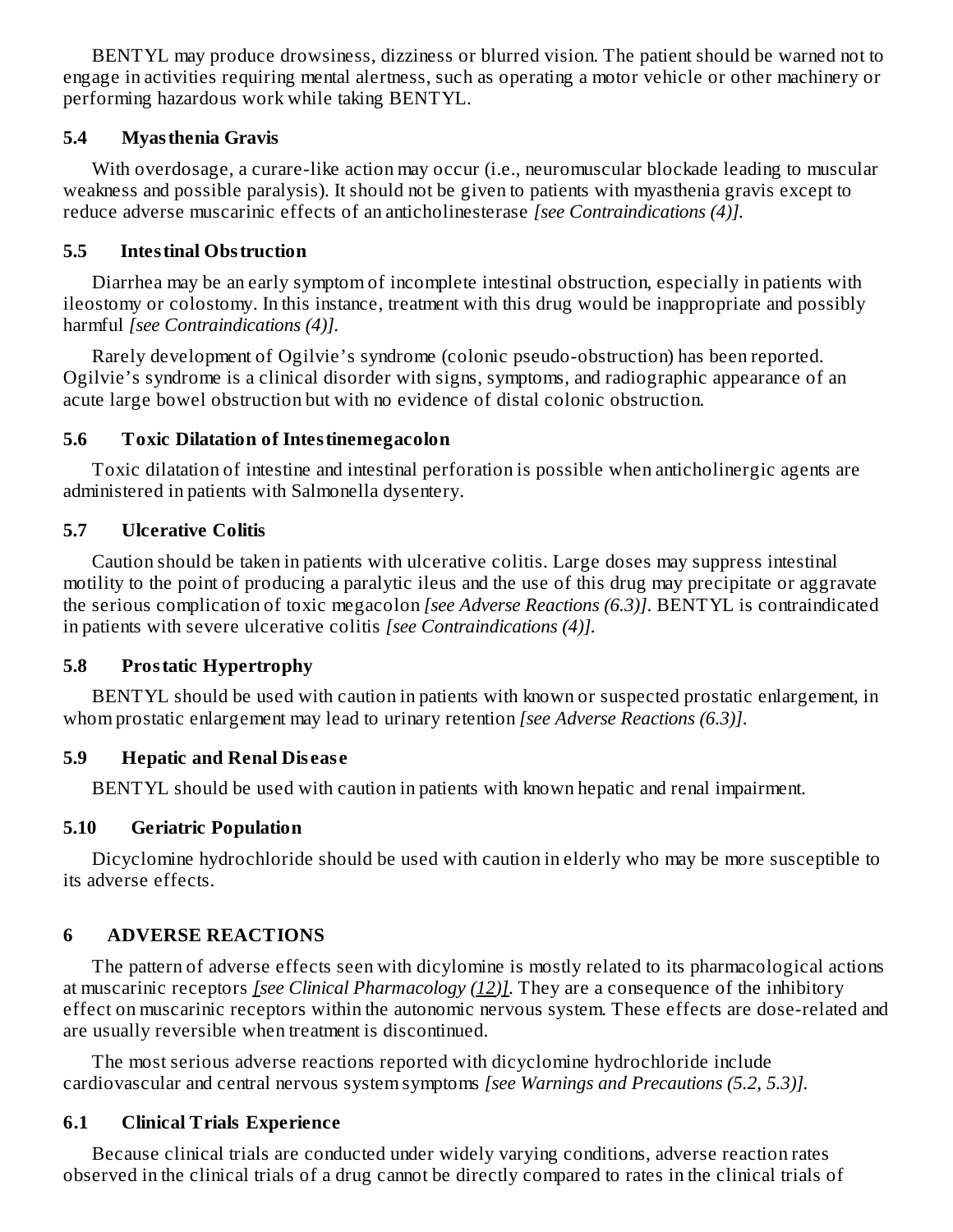another drug and may not reflect the rates observed in practice.

The data described below reflect exposure in controlled clinical trials involving over 100 patients treated for functional bowel/irritable bowel syndrome with dicyclomine hydrochloride at initial doses of 160 mg daily (40 mg four times a day)

In these trials most of the side effects were typically anticholinergic in nature and were reported by 61% of the patients. Table 1 presents adverse reactions (*MedDRA 13.0* preferred terms) by decreasing order of frequency in a side-by-side comparison with placebo.

| <b>MedDRA</b><br>Preferred Term times a day) | Dicyclomine<br>Hydrochloride<br>$(40 \text{ mg}$ four<br>$\%$ | Placebo<br>%   |
|----------------------------------------------|---------------------------------------------------------------|----------------|
| Dry Mouth                                    | 33                                                            | 5              |
| <b>Dizziness</b>                             | 40                                                            | 5              |
| Vision blurred                               | 27                                                            | $\overline{2}$ |
| Nausea                                       | 14                                                            | 6              |
| Somnolence                                   | 9                                                             |                |
| Asthenia                                     |                                                               |                |
| Nervousness                                  | 6                                                             |                |

#### **Table 1: Advers e reactions experienced in controlled clinical trials with decreasing order of frequency**

Nine percent (9%) of patients were discontinued from BENTYL because of one or more of these side effects (compared with 2% in the placebo group). In 41% of the patients with side effects, side effects disappeared or were tolerated at the 160 mg daily dose without reduction. A dose reduction from 160 mg daily to an average daily dose of 90 mg was required in 46% of the patients with side effects who then continued to experience a favorable clinical response; their side effects either disappeared or were tolerated.

## **6.2 Postmarketing Experience**

The following adverse reactions, presented by system organ class in alphabetical order, have been identified during post approval use of BENTYL. Because these reactions are reported voluntarily from a population of uncertain size, it is not always possible to reliably estimate their frequency or establish a causal relationship to drug exposure.

- *Cardiac disorders*: palpitations, tachyarrhythmias
- *Eye disorders*: cycloplegia, mydriasis, vision blurred
- *Gastrointestinal disorders*: abdominal distension, abdominal pain, constipation, dry mouth, dyspepsia, nausea, vomiting
- *General disorders and administration site conditions*: fatigue, malaise
- *Immune System Disorders:* drug hypersensitivity including face edema, angioedema, anaphylactic shock
- *Nervous system disorders*: dizziness, headache, somnolence, syncope
- *Psychiatric disorders:* As with the other anti-cholinergic drugs, cases of delirium or symptoms of delirium such as amnesia (or transient global amnesia), agitation, confusional state, delusion, disorientation, hallucination (including visual hallucination) as well as mania, mood altered and pseudodementia, have been reported with the use of Dicyclomine. Nervousness and insomnia have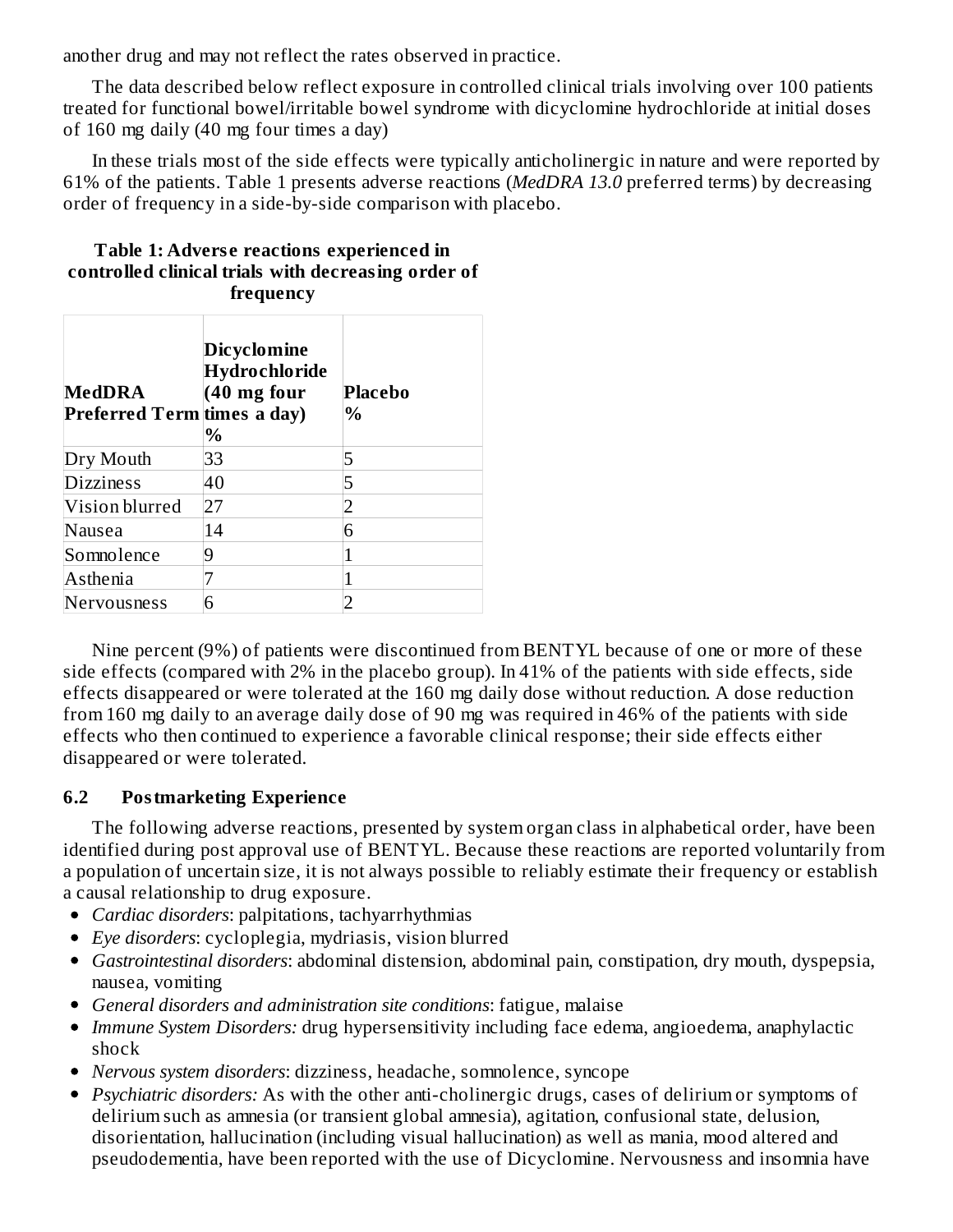also been reported.

- *Reproductive system and breast disorders:* suppressed lactation
- *Respiratory, thoracic and mediastinal disorders*: dyspnoea, nasal congestion
- *Skin and subcutaneous tissue disorder*: dermatitis allergic, erythema, rash

Cases of thrombosis, thrombophlebitis and injection site reactions such as local pain, edema, skin color change and even reflex sympathetic dystrophy syndrome have been reported following Inadvertent IV injection of BENTYL.

#### **6.3 Advers e Reactions Reported with Similar Drugs with Anticholinergic/Antispasmodic Action**

Gastrointestinal: anorexia

Central Nervous System: tingling, numbness, dyskinesia, speech disturbance, insomnia

Peripheral Nervous System: with overdosage, a curare-like action may occur (i.e., neuromuscular blockade leading to muscular weakness and possible paralysis)

Ophthalmologic: diplopia, increased ocular tension

Dermatologic/Allergic: urticaria, itching, and other dermal manifestations

Genitourinary: urinary hesitancy, urinary retention in patients with prostatic hypertrophy

Cardiovascular: hypertension

Respiratory: apnea

Other: decreased sweating, sneezing, throat congestion, impotence. With the injectable form, there may be temporary sensation of light-headedness. Some local irritation and focal coagulation necrosis may occur following the intramuscular injection of BENTYL.

# **7 DRUG INTERACTIONS**

## **7.1 Antiglaucoma Agents**

Anticholinergics antagonize the effects of antiglaucoma agents. Anticholinergic drugs in the presence of increased intraocular pressure may be hazardous when taken concurrently with agents such as corticosteroids. Use of BENTYL in patients with glaucoma is not recommended *[see Contraindications (4)].*

# **7.2 Other Drugs with Anticholinergic Activity**

The following agents may increase certain actions or side effects of anticholinergic drugs including BENTYL: amantadine, antiarrhythmic agents of Class I (e.g., quinidine), antihistamines, antipsychotic agents (e.g., phenothiazines), benzodiazepines, MAO inhibitors, narcotic analgesics (e.g., meperidine), nitrates and nitrites, sympathomimetic agents, tricyclic antidepressants, and other drugs having anticholinergic activity.

## **7.3 Other Gastrointestinal Motility Drugs**

Interaction with other gastrointestinal motility drugs may antagonize the effects of drugs that alter gastrointestinal motility, such as metoclopramide.

## **7.4 Effect of Antacids**

Because antacids may interfere with the absorption of anticholinergic agents including BENTYL, simultaneous use of these drugs should be avoided.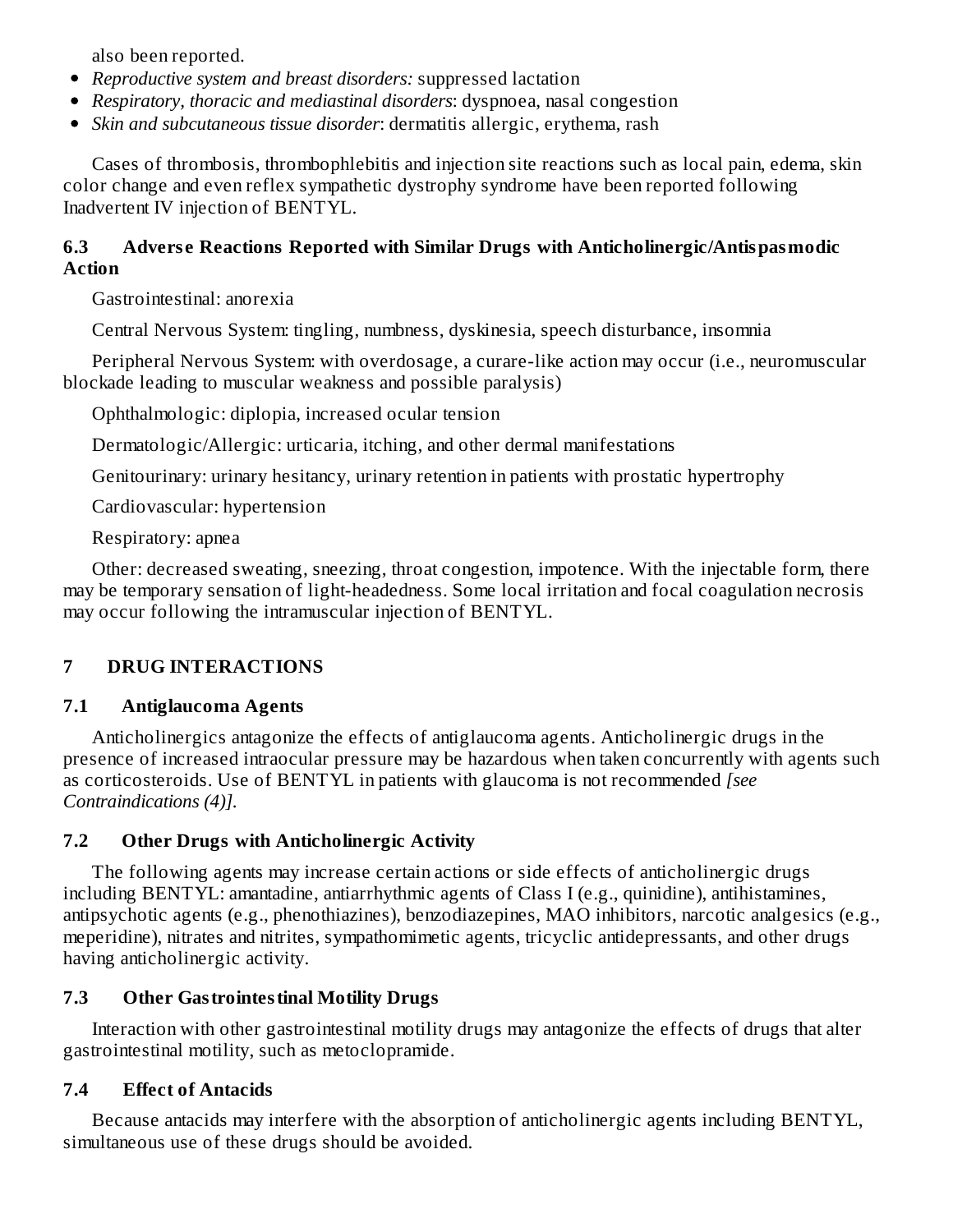#### **7.5 Effect on Absorption of Other Drugs**

Anticholinergic agents may affect gastrointestinal absorption of various drugs by affecting on gastrointestinal motility, such as slowly dissolving dosage forms of digoxin; increased serum digoxin concentration may result.

#### **7.6 Effect on Gastric Acid Secretion**

The inhibiting effects of anticholinergic drugs on gastric hydrochloric acid secretion are antagonized by agents used to treat achlorhydria and those used to test gastric secretion.

### **8 USE IN SPECIFIC POPULATIONS**

#### **8.1 Pregnancy**

Adequate and well-controlled studies have not been conducted with BENTYL in pregnant women at the recommended doses of 80 to 160 mg/day. However, epidemiologic studies did not show an increased risk of structural malformations among babies born to women who took products containing dicyclomine hydrochloride at doses up to 40 mg/day during the first trimester of pregnancy. Reproduction studies have been performed in rats and rabbits at doses up to 33 times the maximum recommended human dose based on 160 mg/day (3 mg/kg) and have revealed no evidence of harm to the fetus due to dicyclomine. Because animal reproduction studies are not always predictive of human response, this drug should be used during pregnancy only if clearly needed.

#### **8.3 Nursing Mothers**

BENTYL is contraindicated in women who are breastfeeding. Dicyclomine hydrochloride is excreted in human milk. Because of the potential for serious adverse reactions in breast-fed infants from BENTYL, a decision should be made whether to discontinue nursing or to discontinue the drug, taking into account the importance of the drug to the mother *[see Use in Specific Populations (8.4)]*.

#### **8.4 Pediatric Us e**

Safety and effectiveness in pediatric patients have not been established.

BENTYL is contraindicated in infants less than 6 months of age *[see Contraindications (4)]*. There are published cases reporting that the administration of dicyclomine hydrochloride to infants has been followed by serious respiratory symptoms (dyspnea, shortness of breath, breathlessness, respiratory collapse, apnea and asphyxia), seizures, syncope, pulse rate fluctuations, muscular hypotonia, and coma, and death, however; no causal relationship has been established.

## **8.5 Geriatric Us e**

Clinical studies of BENTYL did not include sufficient numbers of subjects aged 65 and over to determine whether they respond differently from younger subjects. Other reported clinical experience has not identified differences in responses between the elderly and younger patients. In general, dose selection for an elderly patient should be cautious, usually starting at the low end of the dosing range in adults, reflecting the greater frequency of decreased hepatic, renal, or cardiac function, and of concomitant disease or other drug therapy*.*

Because elderly patients are more likely to have decreased renal function, care should be taken in dose selection, and it may be useful to monitor renal function.

#### **8.6 Renal Impairment**

Effects of renal impairment on PK, safety and efficacy of BENTYL have not been studied. BENTYL drug is known to be substantially excreted by the kidney, and the risk of toxic reactions to this drug may be greater in patients with impaired renal function. BENTYL should be administered with caution in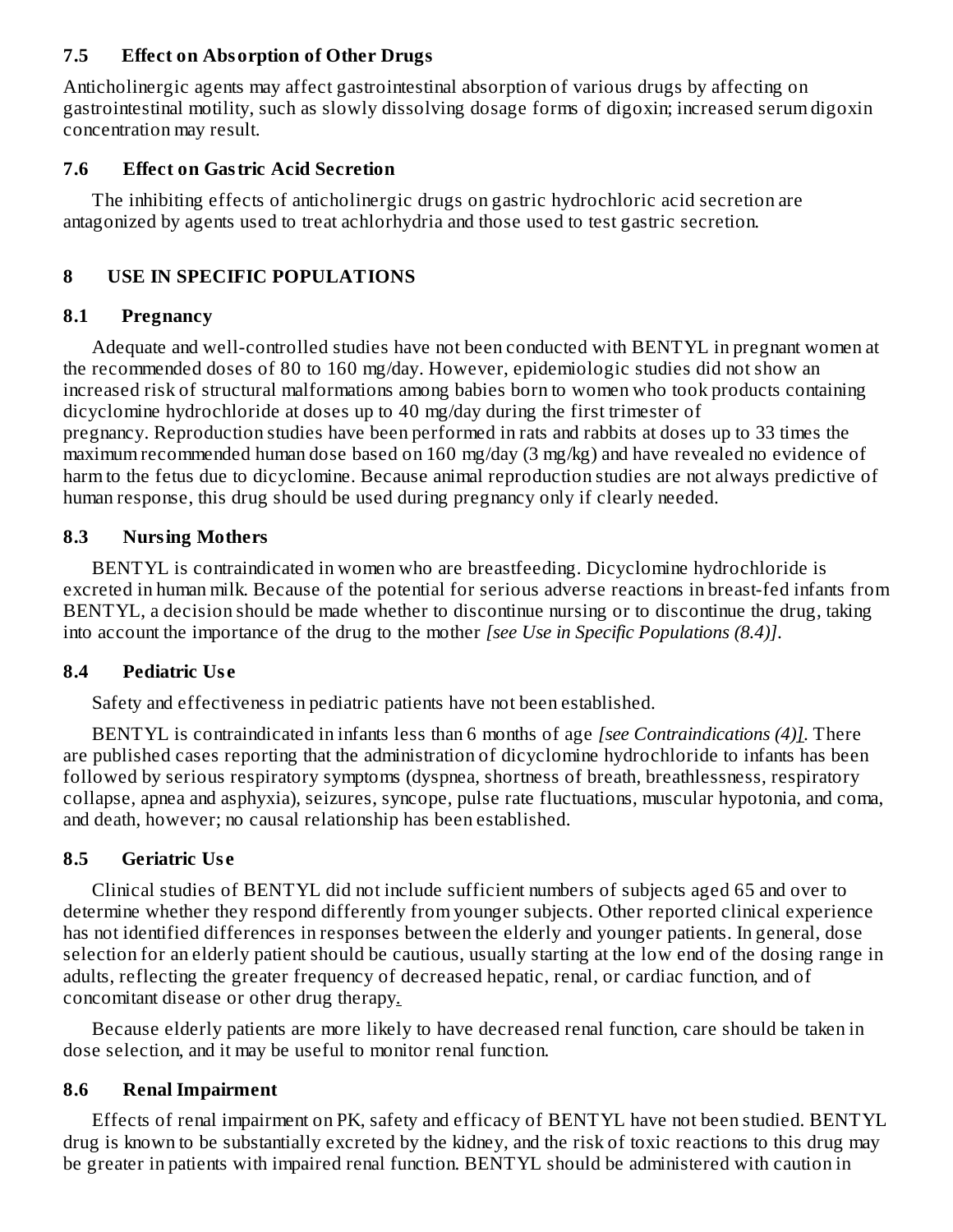patients with renal impairment.

#### **8.7 Hepatic Impairment**

Effects of renal impairment on PK, safety and efficacy of BENTYL have not been studied. BENTYL should be administered with caution in patients with hepatic impairment.

#### **10 OVERDOSAGE**

In case of an overdose, patients should contact a physician, poison control center (1-800-222-1222), or emergency room.

The signs and symptoms of overdosage include: headache; nausea; vomiting; blurred vision; dilated pupils; hot, dry skin; dizziness; dryness of the mouth; difficulty in swallowing; and CNS stimulation including convulsion. A curare-like action may occur (i.e., neuromuscular blockade leading to muscular weakness and possible paralysis).

One reported event included a 37-year-old who reported numbness on the left side, cold fingertips, blurred vision, abdominal and flank pain, decreased appetite, dry mouth, and nervousness following ingestion of 320 mg daily (four 20 mg tablets four times daily). These events resolved after discontinuing the dicyclomine.

The acute oral  $LD_{50}$  of the drug is 625 mg/kg in mice.

The amount of drug in a single dose that is ordinarily associated with symptoms of overdosage or that is likely to be life-threatening, has not been defined. The maximum human oral dose recorded was 600 mg by mouth in a 10-month-old child and approximately 1500 mg in an adult, each of whom survived. In three of the infants who died following administration of dicyclomine hydrochloride *[see Warnings and Precautions (5.1)]*, the blood concentrations of drug were 200, 220, and 505 ng/mL.

It is not known if BENTYL is dialyzable.

Treatment should consist of gastric lavage, emetics, and activated charcoal. Sedatives (e.g., shortacting barbiturates, benzodiazepines) may be used for management of overt signs of excitement. If indicated, an appropriate parenteral cholinergic agent may be used as an antidote.

#### **11 DESCRIPTION**

BENTYL is an antispasmodic and anticholinergic (antimuscarinic) agent available in the following dosage form:

BENTYL injection is a sterile, pyrogen-free, aqueous solution for intramuscular injection (NOT FOR INTRAVENOUS USE) supplied as an ampoule containing 20 mg/2 mL (10 mg/mL). Each mL contains 10 mg dicyclomine hydrochloride USP in sterile water for injection, made isotonic with sodium chloride.

BENTYL (dicyclomine hydrochloride) is [bicyclohexyl]-1-carboxylic acid, 2-(diethylamino) ethyl ester, hydrochloride, with a molecular formula of  $\rm{C_{19}H_{35}NO_2•HCl}$  and the following structural formula:

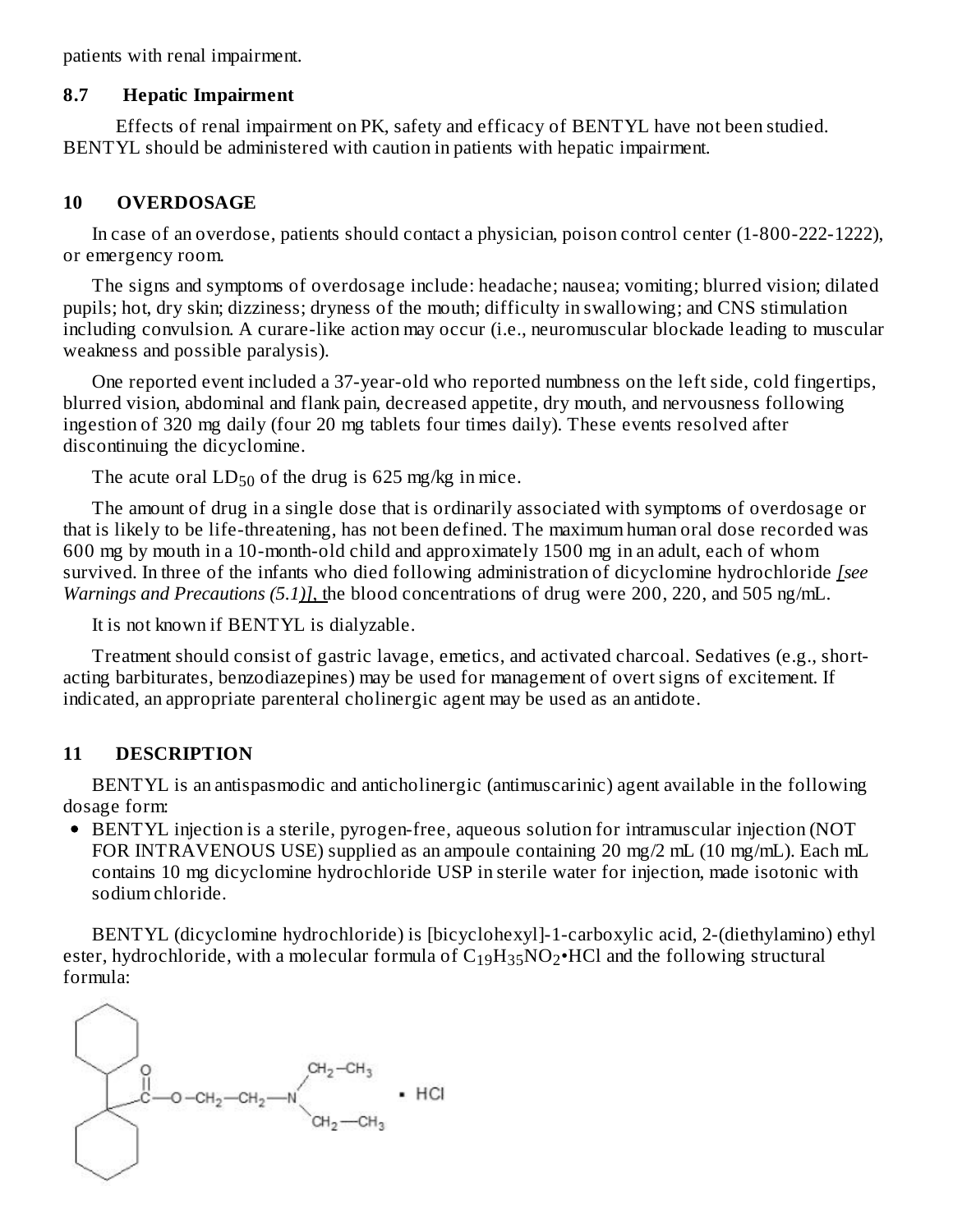Molecular weight: 345.95

Dicyclomine hydrochloride occurs as a fine, white, crystalline, practically odorless powder with a bitter taste. It is soluble in water, freely soluble in alcohol and chloroform, and very slightly soluble in ether.

## **12 CLINICAL PHARMACOLOGY**

## **12.1 Mechanism of Action**

Dicyclomine relieves smooth muscle spasm of the gastrointestinal tract. Animal studies indicate that this action is achieved via a dual mechanism:

- a specific anticholinergic effect (antimuscarinic) at the acetylcholine-receptor sites with approximately 1/8 the milligram potency of atropine (*in vitro*, guinea pig ileum); and
- a direct effect upon smooth muscle (musculotropic) as evidenced by dicyclomine's antagonism of bradykinin- and histamine-induced spasms of the isolated guinea pig ileum.

Atropine did not affect responses to these two agonists. *In vivo* studies in cats and dogs showed dicyclomine to be equally potent against acetylcholine (ACh)- or barium chloride (BaCl<sub>2</sub>)-induced intestinal spasm while atropine was at least 200 times more potent against effects of ACh than BaCl $_2$ . Tests for mydriatic effects in mice showed that dicyclomine was approximately 1/500 as potent as atropine; antisialagogue tests in rabbits showed dicyclomine to be 1/300 as potent as atropine.

## **12.2 Pharmacodynamics**

BENTYL can inhibit the secretion of saliva and sweat, decrease gastrointestinal secretions and motility, cause drowsiness, dilate the pupils, increase heart rate, and depress motor function

#### **12.3 Pharmacokinetics**

## Absorption and Distribution

In man, dicyclomine is rapidly absorbed after oral administration, reaching peak values within 60-90 minutes. Mean volume of distribution for a 20 mg oral dose is approximately 3.65 L/kg suggesting extensive distribution in tissues.

## Elimination

The metabolism of dicyclomine was not studied. The principal route of excretion is via the urine (79.5% of the dose). Excretion also occurs in the feces, but to a lesser extent (8.4%). Mean half-life of plasma elimination in one study was determined to be approximately 1.8 hours when plasma concentrations were measured for 9 hours after a single dose. In subsequent studies, plasma concentrations were followed for up to 24 hours after a single dose, showing a secondary phase of elimination with a somewhat longer half-life.

# **13 NONCLINICAL TOXICOLOGY**

## **13.1 Carcinogenesis, Mutagenesis, Impairment of Fertility**

Long-term animal studies have not been conducted to evaluate the carcinogenic potential of dicyclomine. In studies in rats at doses of up to 100 mg/kg/day, dicyclomine produced no deleterious effects on breeding, conception, or parturition.

## **14 CLINICAL STUDIES**

In controlled clinical trials involving over 100 patients who received drug, 82% of patients treated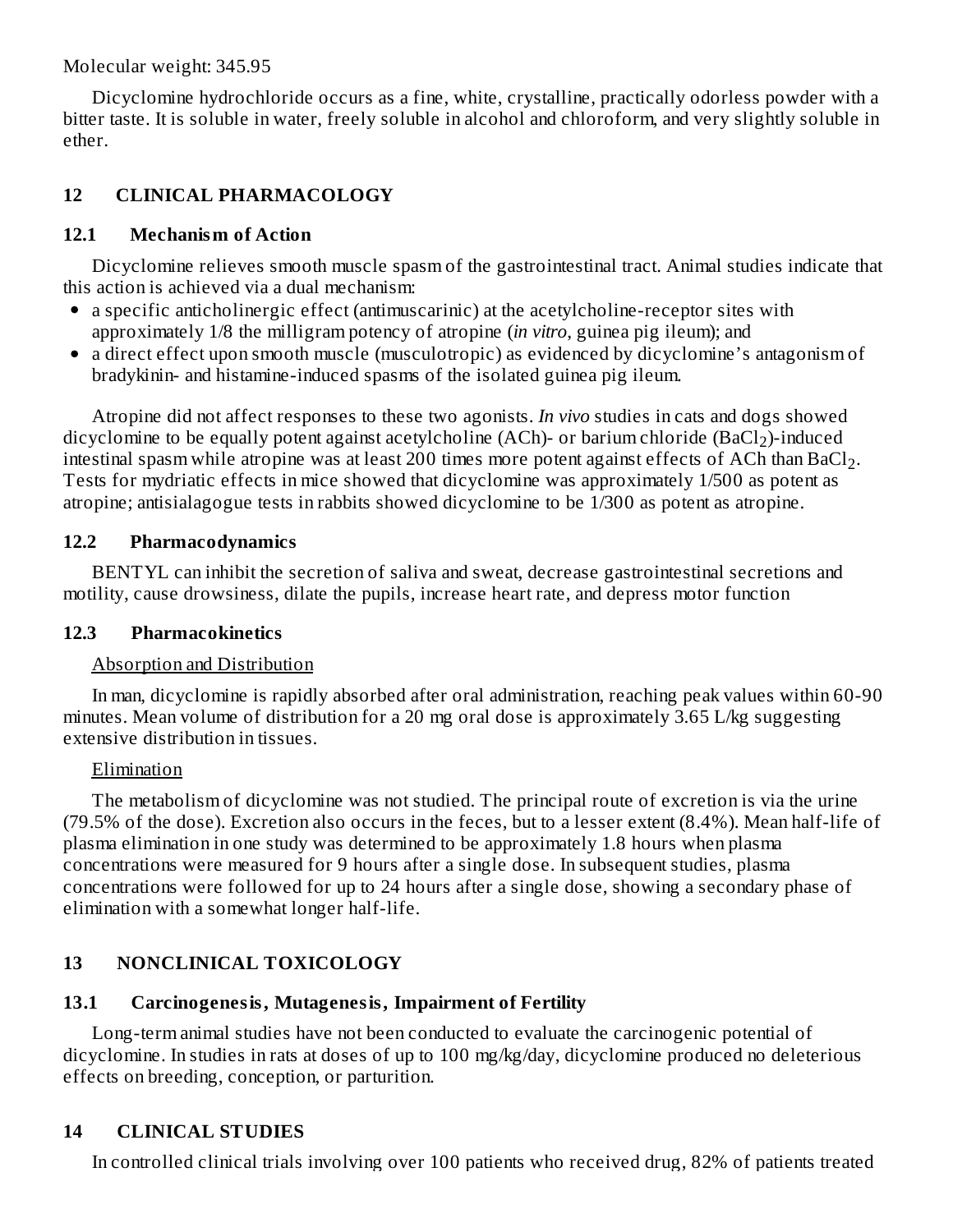for functional bowel/irritable bowel syndrome with dicyclomine hydrochloride at initial doses of 160 mg daily (40 mg four times daily) demonstrated a favorable clinical response compared with 55% treated with placebo (p<0.05).

### **16 HOW SUPPLIED/STORAGE AND HANDLING**

### BENTYL Injection

20 mg/2 mL (10 mg/mL) injection supplied in boxes of five 20 mg/2 mL ampules (10 mg/mL). Store at room temperature, preferably below 86°F (30°C). Protect from freezing.

NDC 58914-080-52.

## **17 PATIENT COUNSELING INFORMATION**

## **17.1 Inadvertent Intravenous Administration**

BENTYL Injection is for intramuscular administration only. Do not administer by any other route. Inadvertent administration may result in thrombosis or thrombophlebitis, and injection site such as pain, edema, skin color change and even reflex sympathetic dystrophy syndrome *[see Adverse Reactions (6.2)]*.

## **17.2 Us e in Infants**

Inform parents and caregivers not to administer BENTYL in infants less than 6 months of age *[see Use in Specific Populations (8.4)]*.

## **17.3 Us e in Nursing Mothers**

Advise lactating women that BENTYL should not be used while breastfeeding their infants *[see Use in Specific Populations (8.3,8.4)].*

## **17.4 Peripheral and Central Nervous System**

In the presence of a high environmental temperature, heat prostration can occur with BENTYL use (fever and heat stroke due to decreased sweating). If symptoms occur, the drug should be discontinued and a physician contacted. BENTYL may produce drowsiness or blurred vision. The patient should be warned not to engage in activities requiring mental alertness, such as operating a motor vehicle or other machinery or to perform hazardous work while taking BENTYL *[see Warnings and Precautions (5.3)].*

Distributed by: Allergan USA, Inc. Madison, NJ 07940

© 2019 Allergan. All rights reserved.

 $\rm BENTYL^{\circledR}$  is a registered trademark of Aptalis Pharma Canada ULC, an Allergan affiliate.

Allergan $^{\circledR}$  and its design are trademarks of Allergan, Inc.

v1.1USPI080

## **PRINCIPAL DISPLAY PANEL**

NDC 58914-080-52 BENTYL dicyclomine hydrochloride USP Injection 20 mg/2 mL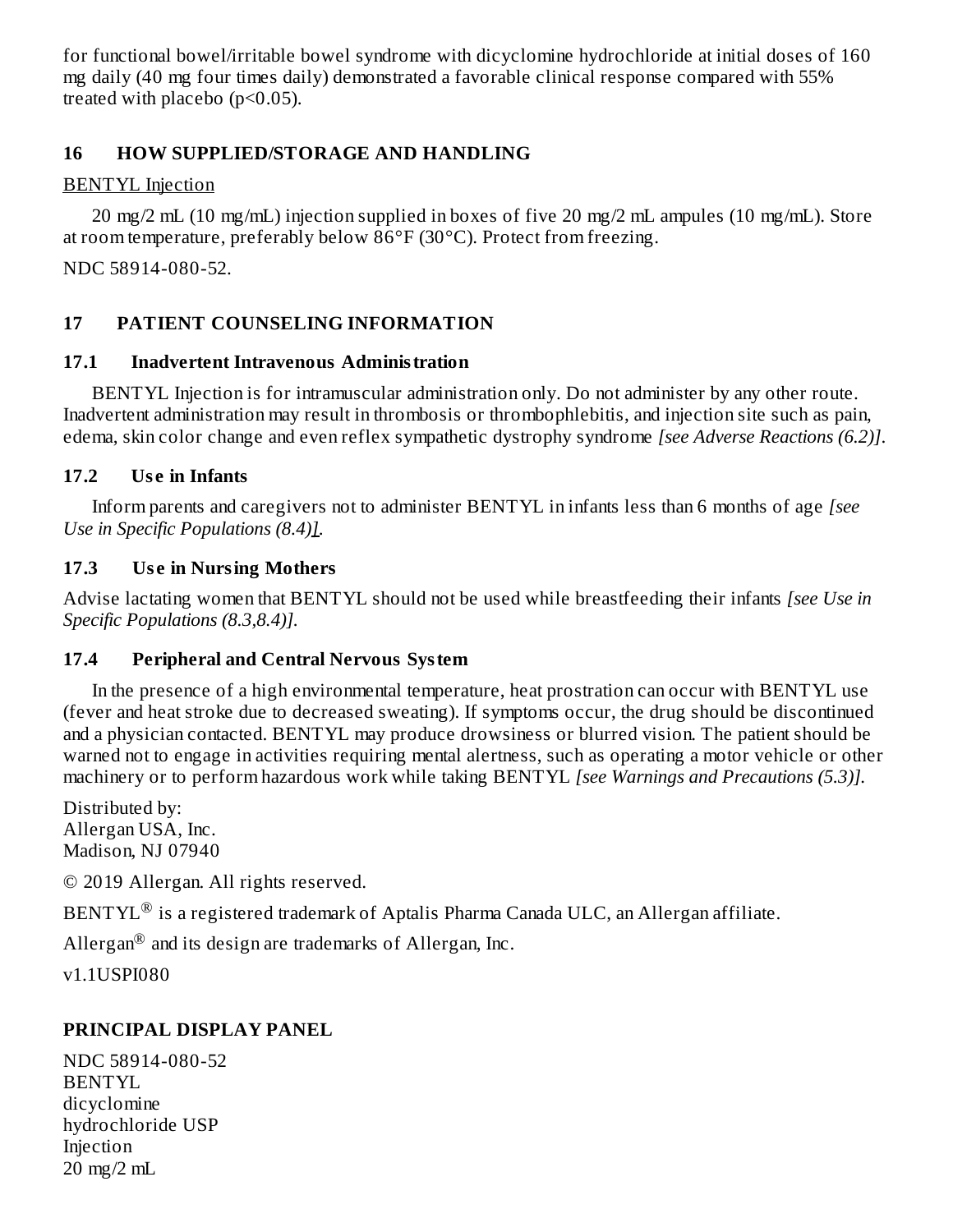### (10 mg/mL) FOR INTRAMUSCULAR USE ONLY



## **BENTYL**

dicyclomine hydrochloride injection, solution

| <b>Product Information</b> |                         |                    |               |  |  |  |  |  |
|----------------------------|-------------------------|--------------------|---------------|--|--|--|--|--|
| Product Type               | HUMAN PRESCRIPTION DRUG | Item Code (Source) | NDC:58914-080 |  |  |  |  |  |